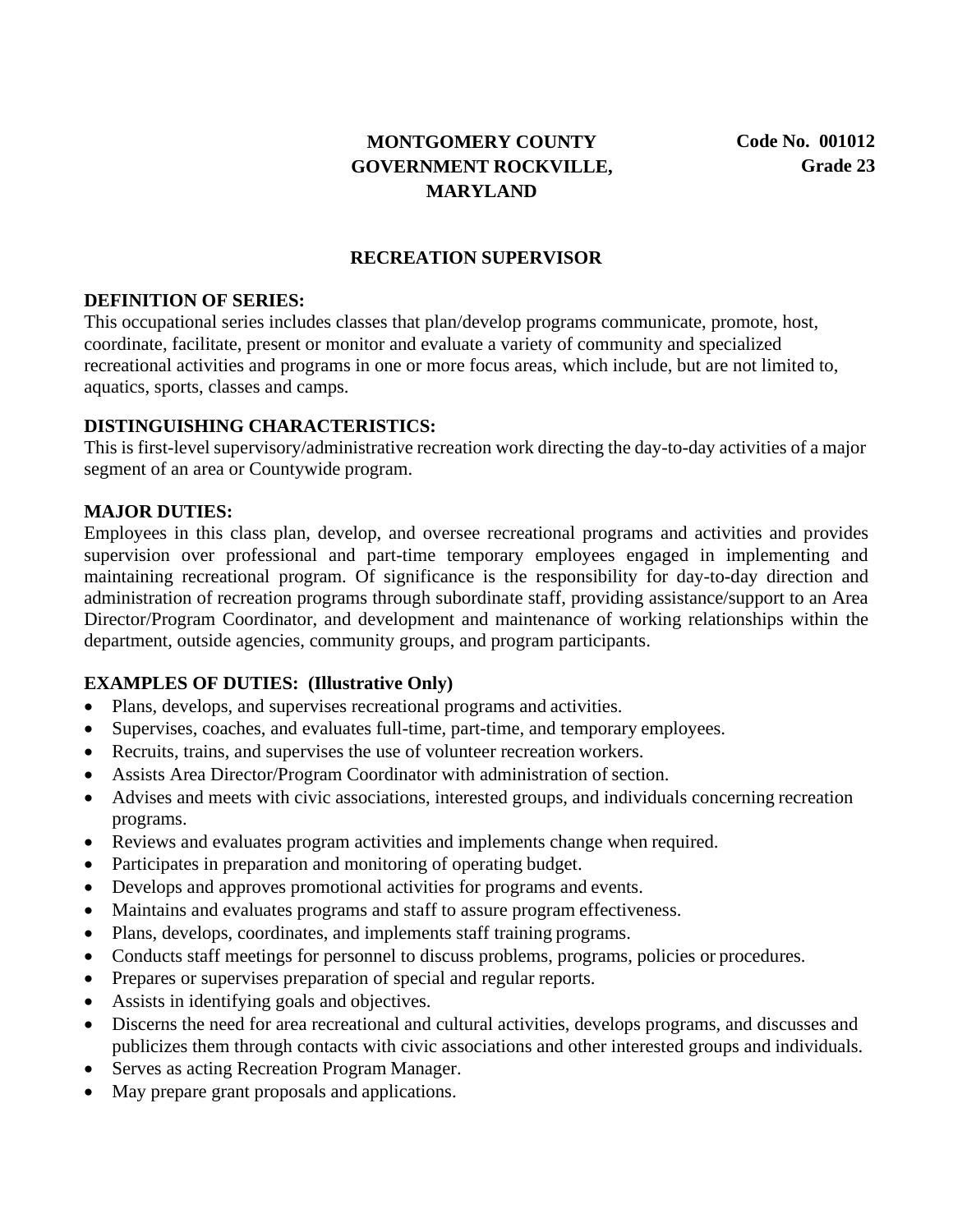• Performs related duties as required.

### **SUPERVISORY CONTROLS:**

Work is performed under the general supervision of a Recreation Area Director or Recreation Program Coordinator. Considerable latitude is permitted for program development and implementation within general administrative policies and objectives. Work is reviewed through conferences, reports, and observations of results obtained.

**SUPERVISION EXERCISED:** Employees in this classification supervise other positions.

## **GUIDELINES:**

Guidelines exist in the forms of Federal, Maryland and County regulations, policies and procedures, recreation principles, methods and techniques, and area-of-focus specifics such as adventure programming, challenge course usage, therapeutic recreation programs and services, child development principles, reasonable accommodation methods, diversity-inclusion factors, senior recreation, swimming and basketball. Although assignments are carried out in strict adherence to regulatory, facility use and process guidelines, the employee is expected to use discretion and mature judgment in developing high quality programming for various groups, facilitating/providing reasonable accommodation/inclusion, interacting with customers who have concerns or complaints, and prudently selecting from alternative solutions to obtain effective short- and long-term (probable) effects.

## **COMPLEXITY:**

The complexity of the work is evidenced by the employee's responsibility for providing recreation programs to a diverse population. Increased citizen awareness and their requests for services must be balanced against the organization's mission and available resources.

### **SCOPE AND EFFECT:**

The impact of properly performed work is realized by all citizens through a high-quality recreation program. Employees in this classification are considered emergency personnel and are required to report to work to assist in emergency situations.

# **CONTACTS:**

Contacts include school officials, local and national organizations, sports associations, community organizations, media, and other government organizations for the purpose of coordinating and promoting programs and facility usage. Further contacts are with civic/youth organizations, program participants, health care providers, contractors, professional recreation organizations, and subordinate staff. The purpose of these contacts is for identifying and resolving problems, providing and exchanging information, coordinating services and to maintain awareness in professional trends and developments.

### **PUBLIC SERVICE /ASSISTANCE:**

This class of work may entail some public service/assistance, but it is incidental to the primary focus of the work performed.

### **HAZARDS:**

Depending on assignment, work includes moderate exposure to adverse weather, extreme temperatures, and exposure to dirt, fumes, unpleasant odors, hazardous chemicals and other potentially hazardous materials.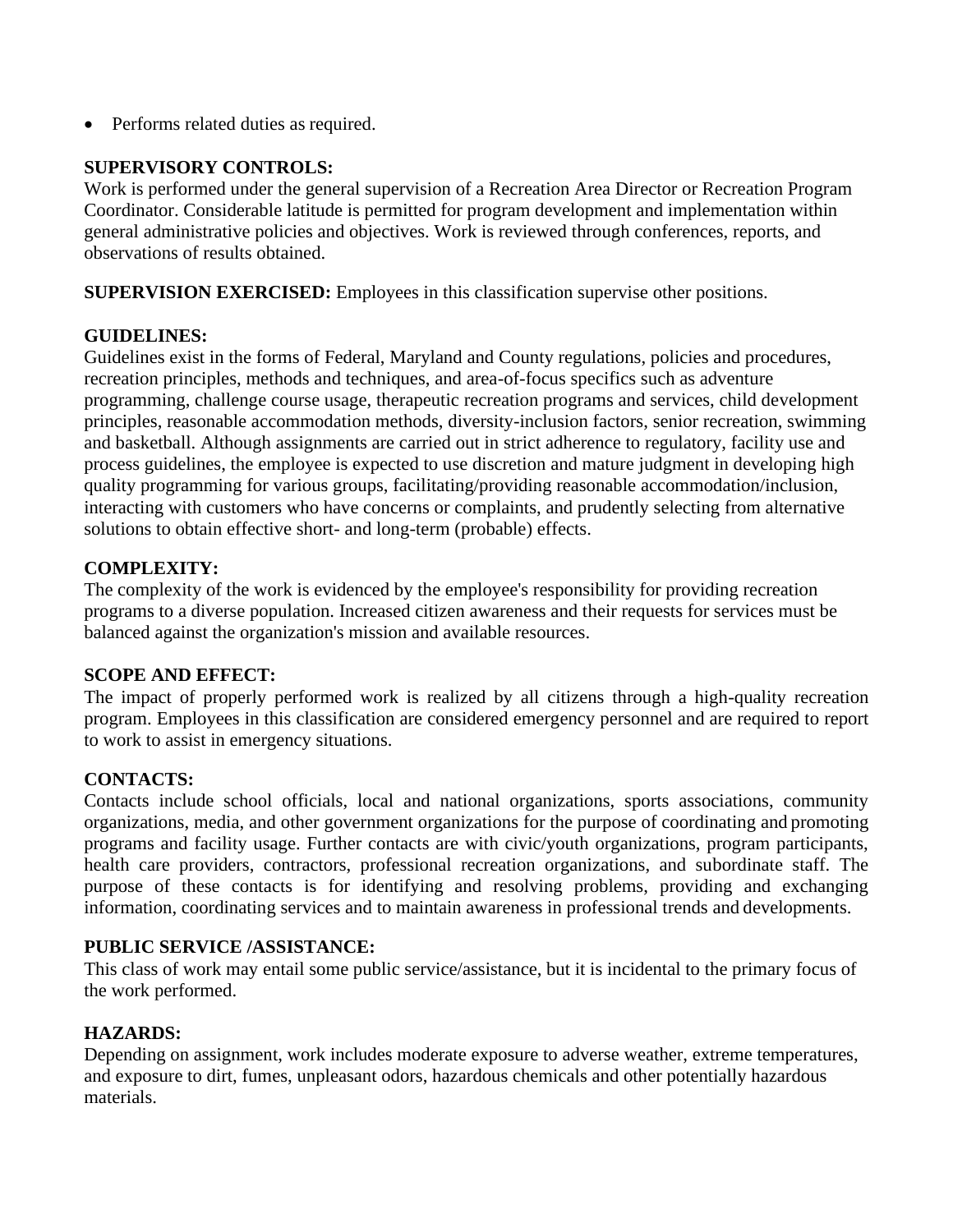## **MINIMUM QUALIFICATIONS:**

**Experience:** Four (4) years of related professional experience in the recreational field. **Education:** Bachelor's degree in recreation or related field. **Substitution:** An equivalent combination of education and experience may be substituted.

## **KNOWLEDGE, SKILLS AND ABILITIES:**

### *Considerable Knowledge of:*

- The methods, techniques, materials, equipment, and safety precautions used in planning, promoting, and executing recreational programs.
- The recreational and leisure needs of children, youth, and adults.

## *Skill In:*

- Utilizing community resources in the development of recreational programs.
- Communicating effectively, both orally and in writing.
- Supervising others.
- Using Microsoft Office Suite Applications i.e., Word, Excel and Access.

### *Ability to:*

- Plan, to effectively organize, and to supervise the activities of both professional and paraprofessional recreational personnel.
- Develop and maintain effective working relationships with coworkers, volunteers, and other groups and individuals interested in recreation.
- Attend meetings or perform other assignments at locations outside the office, if necessary.
- Present and promote programs.
- Deal tactfully, effectively, and equitably with the public to build customer satisfaction.
- Conduct analytical studies and make recommendations concerning effectiveness and efficiency.

# **LICENSE:**

- For positions assigned to Aquatics, possession of a Montgomery County Pool Operators License.
- Possession and maintenance at all times of a valid Class "C" (or equivalent) driver's license from the applicant's state of residence when required for job related duties.

**Note:** There will be no substitutions for this section.

### **Work Environment:**

Work is performed in an office, recreational facility, driving and outdoor environments. Hours vary and may include working evening, nights, weekends and holidays.

### **Physical Demands:**

The work requires some walking, standing, bending, or carrying of light items.

### **PROBATIONARY PERIOD:**

Individuals appointed to a position in this class will be required to serve a probationary period of twelve (12) months and, if promoted to a position in this class, will be required to serve a probationary period of six (6) months. Performance will be carefully evaluated during the probationary period. Continuation in this class will be contingent upon successful completion of the probationary period.